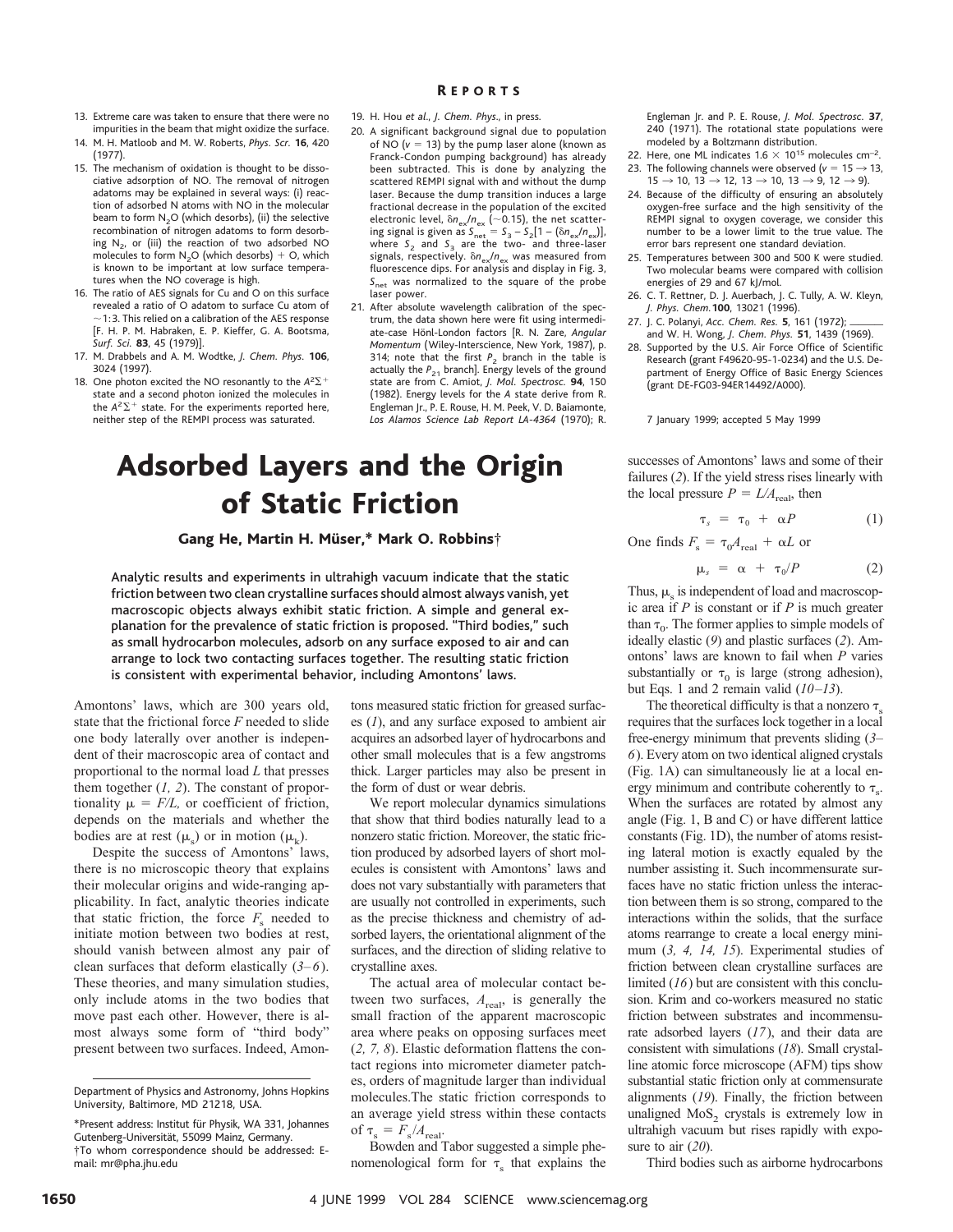are free to move along the interface to produce a local energy minimum without deforming the solids that confine them. Previous simulations demonstrate the importance of third bodies to both static and kinetic friction but have been limited to commensurate surfaces (*21–25*). Controlled experiments on hydrocarbons between mica and other molecularly smooth surfaces show that thicknesses of a few molecular layers or less result in a static friction that satisfies Eq. 1 (*12, 13*). However, these experiments only access pressures on the order of 30 MPa. In order for adsorbed layers to explain experimental observations in typical macroscopic contacts, they must obey Eq. 1 up to gigapascal pressures with reasonable values of  $\tau_0$  and  $\alpha$ . Moreover, the value of  $\alpha$  should depend on the chemical constituents of the two surfaces but not on parameters that are not controlled in experiments. As we now show, adsorbed layers meet these requirements.

We simulated the adsorbed molecules with a simple bead-spring model (*26*) that has successfully reproduced the behavior of confined hydrocarbon films (*23*). Each adsorbed molecule contains *n* spherical monomers that are bound to make a linear chain. All monomers interact with a truncated Lennard-Jones potential  $V^{\text{LJ}}(r) = 4\varepsilon/(\sigma/r)^{12} - (\sigma/r)^6$  for separations  $r < r_c$ , where  $\varepsilon$  and  $\sigma$  are characteristic energy and length scales, respectively. Adjacent monomers on a chain are bound by a potential  $V^{\text{CH}}(r) = -(1/2)kR_0^2 \ln[1 - (r/R_0)^2],$ where  $R_0 = 1.5\sigma$  and  $k = 30\varepsilon/\sigma^2$ . The results presented below are expressed in terms of  $\varepsilon$ ,  $\sigma$ , and  $t_0 \equiv \sqrt{m\sigma^2/\varepsilon}$ , where *m* is the monomer mass. Values that would be representative of hydrocarbons are as follows (26):  $\varepsilon \sim 30$  meV,  $\sigma \sim 0.5$  nm, and  $t_0 \sim 3$  ps. The unit of pressure is  $\varepsilon\sigma^{-3} \sim 40$  MPa. Short-chain hydrocarbons are liquids at room temperature, so we show results for temperature  $T = 0.7\varepsilon/k_B$  (where  $k_B$  is Boltzmann's constant). Runs at other temperatures produced similar results.

The monomers were confined between walls composed of discrete atoms. Although the detailed dissipation mechanisms that produce kinetic friction might be sensitive to the interactions between wall atoms, the static friction depends mainly on the geometry and

compliance of the walls. We considered the extreme case of stiff walls to demonstrate that adsorbed monomers could change the static friction from zero to a finite value. Wall atoms interacted with adsorbed monomers through a Lennard-Jones potential with energy and length scales  $\varepsilon_w$  and  $\sigma_w$ , respectively. The atoms were tied to sites with springs of stiffness  $\kappa$ , and the sites were arranged to form a crystal or amorphous solid.

We found similar behavior for a wide range of wall geometries and will focus here on those shown in Fig. 1. Here, atoms are on (111) surfaces of face-centered cubic crystals with nearest neighbor spacing *d* on the bottom surface. In Fig. 1, A through C, two identical surfaces are rotated by different angles relative to each other, and in Fig. 1D, the surfaces have slightly different lattice constants. Because we are interested in calculating the yield stress of a small portion of a micrometer-size contact, we imposed periodic boundary conditions in the plane of the walls. This makes it impossible to have strictly incommensurate walls, but we verified that the boundary conditions have little effect on the yield stress by studying system size dependence. We also verified that there was no static friction between the "incommensurate" walls for any reasonable value of  $\kappa$  when the adsorbed layer was absent. Except where noted, we show data for  $n = 6$ ,  $\kappa = \infty$ ,  $\varepsilon_w = \varepsilon$ ,  $\sigma_{\rm w} = \sigma$ ,  $r_{\rm c} = 2^{1/6}\sigma$ , and  $d = 1.2\sigma$ .

The static friction for each system and pressure was determined by ramping or stepping the force until the system began to slide. The yield stress  $\tau$ <sub>s</sub> was insensitive to the rate at which the force was changed. Figure 2A compares  $\tau_s$  for the different surfaces shown in Fig. 1 at an adsorbate coverage of 1/8, which is defined as the ratio of monomers to wall atoms on each surface before they are brought into contact. Each set of data falls onto the straight line implied by Eq. 1 up to  $P = 36\varepsilon\sigma^{-3}$  or  $\sim 1.5$ GPa. The incommensurate cases (Fig. 1, B through D) give the same  $\alpha = 0.048 \pm 0.02$ . The values of  $\tau_0$  are small, and the differences in them are comparable to statistical fluctuations in the data. The same friction is also found for sliding along inequivalent lattice directions,



**Fig. 1.** Projections of atoms from the bottom (solid circles) and top (open circles) surfaces into the plane of the walls. (**A** through **C**) The two walls have the same structure and lattice constant, but the top wall has been rotated by 0°, 11.6°, or 90°, respectively. (**D**) The walls are aligned, but the lattice constant of the top wall has been reduced by 12/13. The atoms can only achieve perfect registry in the commensurate case (A). The simulation cell was at least four times the area shown here.

for example, along *x* and *y* in Fig. 1D (Fig. 2A, up and down triangles). Only the commensurate case (Fig. 2A, circles) produces different values of  $F_s$ . As expected, the friction is higher  $(\alpha = 0.15)$  because of the uniform registry between the two surfaces. However, the ratio between commensurate and incommensurate values of  $\alpha$  has been reduced from infinity to a factor of 3 because of the presence of an adsorbed layer.

We have considered many other parameter sets to determine which factors influence  $\alpha$  and  $\tau_0$ . Decreasing  $\kappa$  to make the surfaces more compliant would increase the ability of bare surfaces to lock together but actually decreases  $\tau_s$  slightly when adsorbed layers are present. The extra compliance makes it easier for wall atoms to move out of the way and allow sliding to start. The alignment of the surfaces and the direction of sliding always leave  $\tau_s$  nearly unchanged, except in the unlikely case of commensurate surfaces. Other parameters that are not controlled in experiments have little effect on  $\mu_s$ . For example, decreasing the chain length *n* from 6 to 3 to 1 for the parameters of Fig. 2A produces no noticeable change in  $\tau_s$ . There are small changes in  $\tau_0$  with coverage, but these are only important at low pressures. Increasing the coverage on each surface up to one or more monolayers on separated surfaces produces little change in the value of  $\alpha$  ( $\sim$ 10% over coverages from 1/4 to 1). Previous studies of adsorbed layers between commensurate surfaces found little variation in kinetic friction with



**Fig. 2.** Yield stress  $\tau_s$  versus pressure *P*. Statistical errors are less than or equal to the symbol size, and  $\varepsilon\sigma^{-3} \sim 40$  MPa. (A) Results for the different walls shown in Fig. 1 at a coverage of 1/8. Results for two inequivalent sliding directions, *x* and *y*, are shown for system D. (**B**) Results for different potential parameters. Default values are  $n=6$ ,  $\kappa=\infty$ ,  $\varepsilon_{w}=\varepsilon$ ,  $\sigma_{w}=\sigma$ ,  $r_c = 2^{1/6}\sigma$ , and  $d = 1.2\sigma$ .